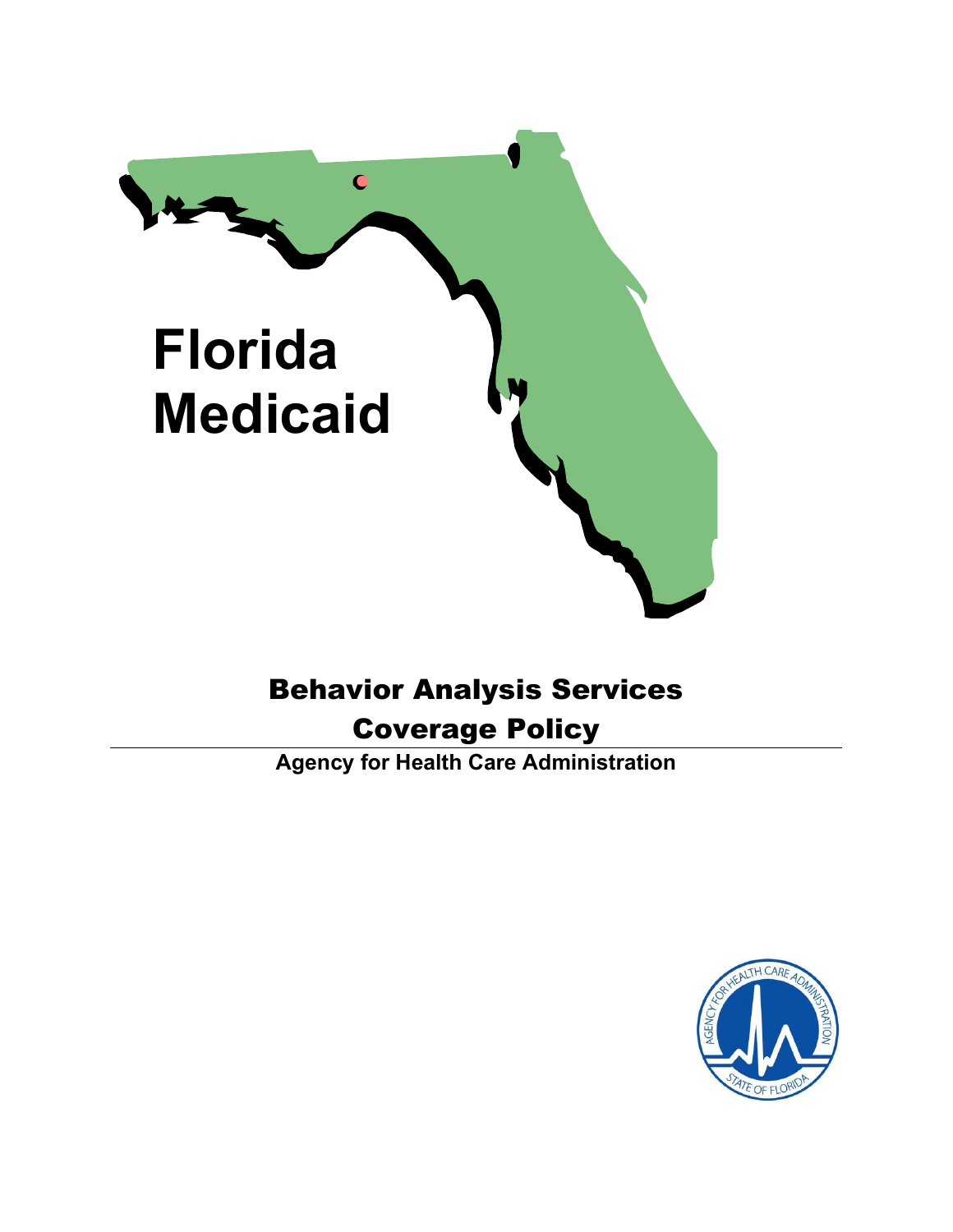# **Table of Contents**

| 1.0 |     |  |
|-----|-----|--|
|     | 11  |  |
|     | 1.2 |  |
|     | 1.3 |  |
|     |     |  |
| 2.0 |     |  |
|     | 2.1 |  |
|     | 2.2 |  |
|     |     |  |
| 3.0 |     |  |
|     | 3.1 |  |
|     |     |  |
| 4.0 |     |  |
|     | 41  |  |
|     | 4.2 |  |
|     |     |  |
| 5.0 |     |  |
|     | 5.1 |  |
|     | 5.2 |  |
| 6.0 |     |  |
|     | 6.1 |  |
|     | 6.2 |  |
| 7.0 |     |  |
|     | 7.1 |  |
|     |     |  |
| 8.0 |     |  |
|     | 8.1 |  |
|     | 8.2 |  |
|     | 8.3 |  |
|     | 8.4 |  |
|     | 8.5 |  |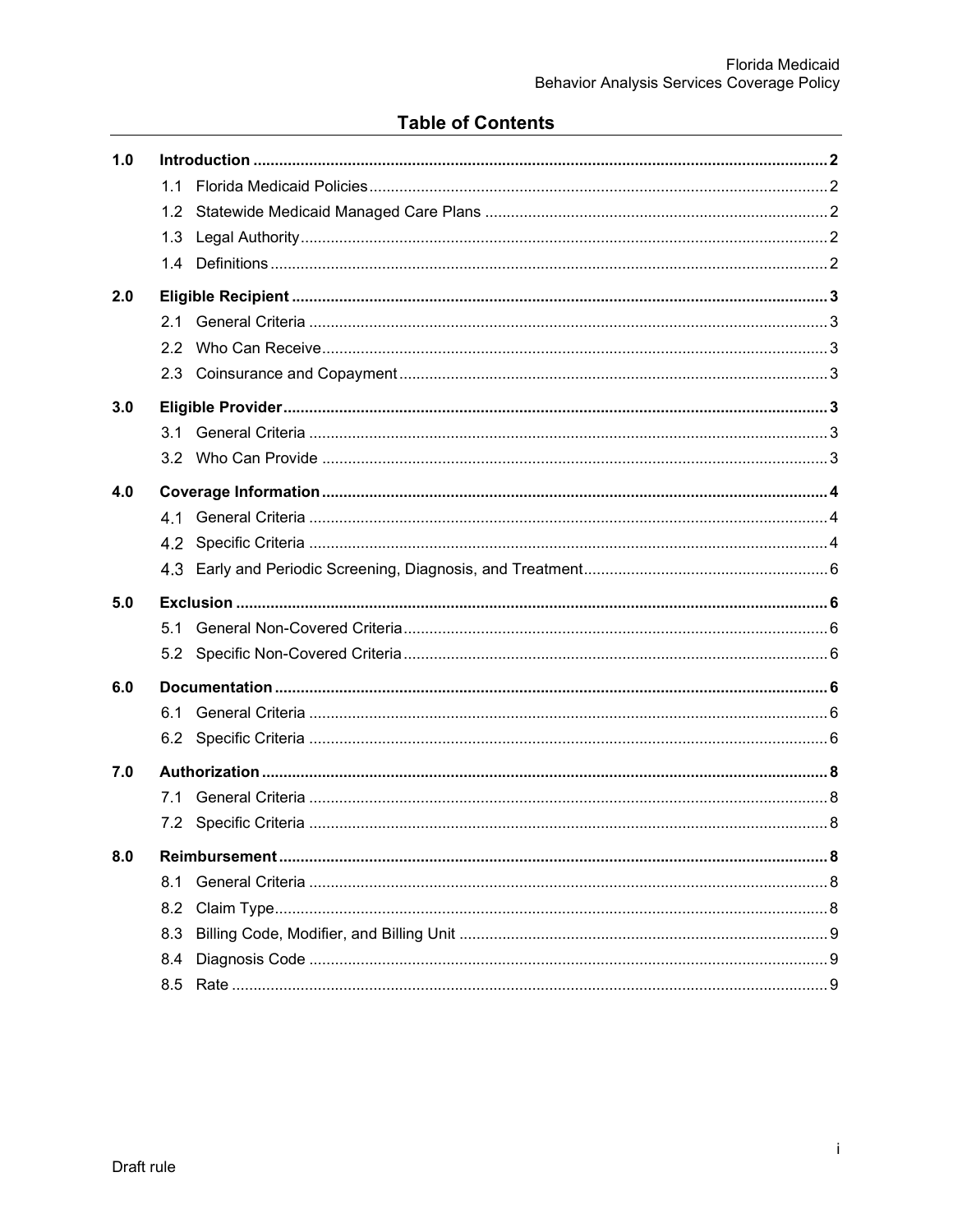# 1.0 Introduction

Behavior analysis (BA) services are highly structured interventions, strategies, and approaches provided to decrease maladaptive behaviors and increase or reinforce appropriate behaviors.

#### 1.1 Florida Medicaid Policies

This policy is intended for use by providers that render BA services to eligible Florida Medicaid recipients. It must be used in conjunction with Florida Medicaid's General Policies (as defined in section 1.3) and any applicable service-specific and claim reimbursement policies with which providers must comply.

Note: All Florida Medicaid policies are promulgated in Rule Division 59G, Florida Administrative Code (F.A.C.). Coverage policies are available on the Agency for Health Care Administration's website at http://ahca.myflorida.com/Medicaid/review/index.shtml.

# 1.2 Statewide Medicaid Managed Care Plans

This is not a covered service in the Statewide Medicaid Managed Care program.

# 1.3 Legal Authority

Behavior analysis services are authorized by the following:

Section 409.906, Florida Statutes (F.S.)

# 1.4 Definitions

The following definitions are applicable to this policy. For additional definitions that are applicable to all sections of Rule Division 59G, F.A.C., please refer to the Florida Medicaid Definitions Policy.

#### 1.4.1 Claim Reimbursement Policy

A policy document found in Rule Division 59G, F.A.C. that provides instructions on how to bill for services.

# 1.4.2 Coverage and Limitations Handbook or Coverage Policy

A policy document found in Rule Division 59G, F.A.C. that contains coverage information about a Florida Medicaid service.

#### 1.4.3 General Policies

A collective term for Florida Medicaid policy documents found in Rule Chapter 59G-1, F.A.C. containing information that applies to all providers (unless otherwise specified) rendering services to recipients.

#### 1.4.4 Independent Physician

A physician with financial independence in accordance with Title 42, United States Code (U.S.C.), section 1395nn (42 U.S.C.1395nn).

#### 1.4.5 Lead Analyst

Practitioner responsible for the implementation of BA services including: the completion and review of behavior assessments, reassessments, behavior plans, and behavior plan reviews.

# 1.4.6 Medically Necessary/Medical Necessity

As defined in Rule 59G-1.010, F.A.C.

# 1.4.7 Provider

The term used to describe any entity, facility, person, or group enrolled with AHCA to furnish services under the Florida Medicaid program in accordance with the provider agreement.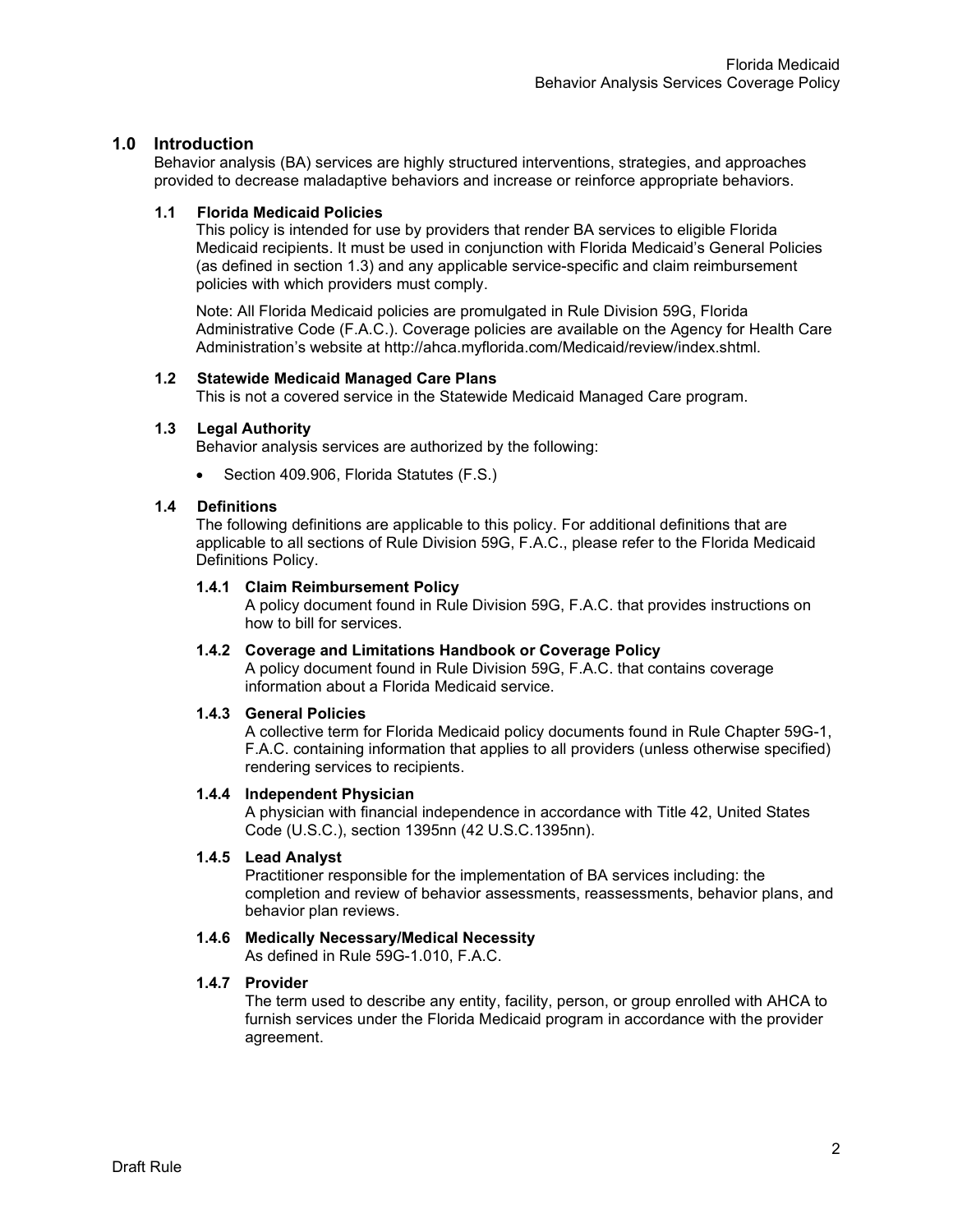# 1.4.8 Recipient

For the purpose of this coverage policy, the term used to describe an individual enrolled in Florida Medicaid (including managed care plan enrollees).

# 2.0 Eligible Recipient

# 2.1 General Criteria

An eligible recipient must be enrolled in the Florida Medicaid program on the date of service and meet the criteria provided in this policy.

Provider(s) must verify each recipient's eligibility each time a service is rendered.

# 2.2 Who Can Receive

Florida Medicaid recipients under the age of 21 years requiring BA services that are medically necessary to address behavior that impairs a recipient's ability to perform a major life activity. Such functional impairment is expressed through the following behaviors:

- Safety aggression, self-injury, property destruction, elopement
- Communication problems with expressive/receptive language, poor understanding or use of non-verbal communications, stereotyped, repetitive language
- Self-stimulating abnormal, inflexible, or intense preoccupations
- Self-care difficulty recognizing risks or danger, grooming, eating, or toileting
- Other behaviors not identified above but not limited to complexity of treatment, programming, or environmental variables

The recipient must be referred by an independent physician or practitioner qualified to assess and diagnose disorders related to functional impairment, including:

- Primary care physician with family practice, internal medicine, or pediatrics specialty
- Board certified or board eligible physician with specialty in developmental behavioral pediatrics, neurodevelopmental pediatrics, pediatric neurology, adult or child psychiatry
- Child psychologist

The referral must include a comprehensive diagnostic evaluation that recommends behavior analysis services.

Some services may be subject to additional coverage criteria as specified in section 4.0.

#### 2.3 Coinsurance and Copayment

There is no coinsurance or copayment for this service in accordance with section 409.9081, F.S. For more information on copayment and coinsurance requirements and exemptions, please refer to Florida Medicaid's Copayments and Coinsurance Policy.

# 3.0 Eligible Provider

#### 3.1 General Criteria

Providers must meet the qualifications specified in this policy in order to be reimbursed for Florida Medicaid BA services.

# 3.2 Who Can Provide

Services must be rendered by one of the following:

- Lead Analysts who are one of the following:
	- Board certified behavior analyst (BCBA) credentialed by the Behavior Analyst Certification Board®
	- Florida certified behavior analyst (FL-CBA) credentialed by the Behavior Analyst Certification Board®
- Practitioner fully licensed in accordance with Chapters 490 or 491, F.S., with training and expertise in the field of behavior analysis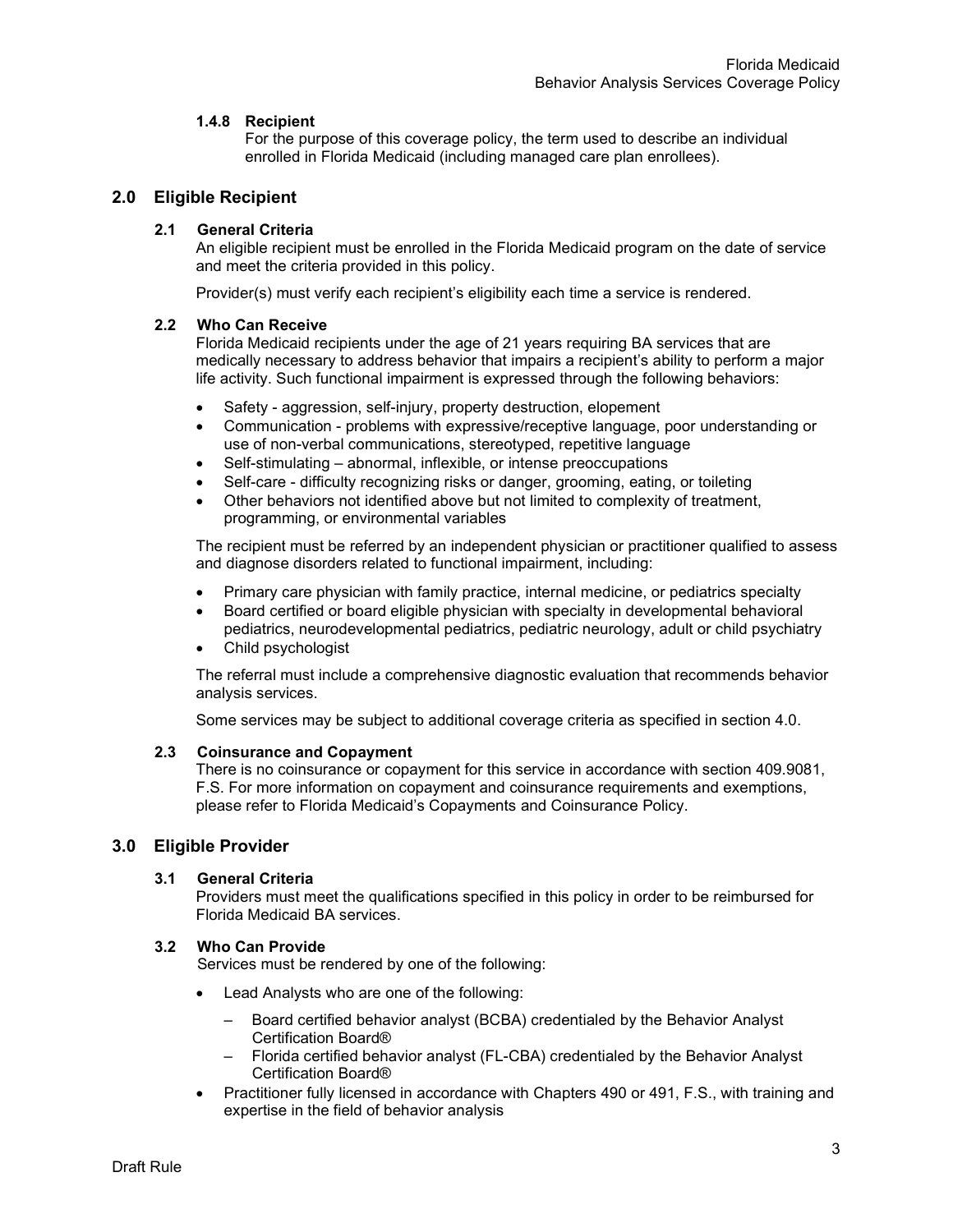- Board certified assistant behavior analysts (BCaBA) credentialed by the Behavior Analyst Certification Board® working under the supervision of a BCBA
- Registered behavior technicians (RBT) credentialed by the Behavior Analyst Certification Board® working under the supervision of a BCBA or BCaBA

# 4.0 Coverage Information

# 4.1 General Criteria

Florida Medicaid covers services that meet all of the following:

- Are determined medically necessary
- Do not duplicate another service
- Meet the criteria as specified in this policy

#### 4.2 Specific Criteria

Florida Medicaid covers the following BA services in accordance with the applicable Florida Medicaid fee schedule(s), or as specified in this policy:

#### 4.2.1 Behavior Assessment and Behavior Plan

A behavior assessment must be conducted prior to the initiation of behavior analysis interventions. The assessment must identify behavioral deficits that interfere with a major life activity including the events and subsequent interactions that elicit and sustain targeted behavior.

The assessment must include the administration and scoring of two standardized behavior assessments, as follows:

- o Vinland-3 Comprehensive Parent Interview Form Including Maladaptive Behavior Domain
- o Behavior Assessment System for Children, Third Edition, Parenting Relationship Questionnaire (BASC-3 PRQ)

The complete scoring report must be submitted with service prior authorization requests. Additional standardized tools may be used at the Lead Analyst's discretion.

The behavior plan identifies intervention strategies that are likely to eliminate, mitigate or replace the behavior to produce change sufficient to reengage the recipient in the major life activity. The plan must include specific behavior goal(s), intervention strategies for each goal, anticipated timeframes that are of sufficient duration to address the targeted behavior, and how the ongoing progress of intervention strategies will be reported.

The behavior plan must reflect the requested authorization period (up to six months).

An assessment and updated behavior plan to renew prior authorization for continued services must be completed at least every six months. More frequent assessments must be conducted when:

- o New behavior emerges that interferes with a recipient's participation in a major life activity
- o BA services are medically necessary and are likely to address the emergent behavior

Each assessment to renew prior authorization for continued services must include a re-administration of the two required behavior assessment measures.

A full assessment may be requested if there is a change in provider; however, a change of a practitioner status (e.g., an RBT becoming certified as a BCaBA) is not grounds for conducting a reassessment or updating a behavior plan.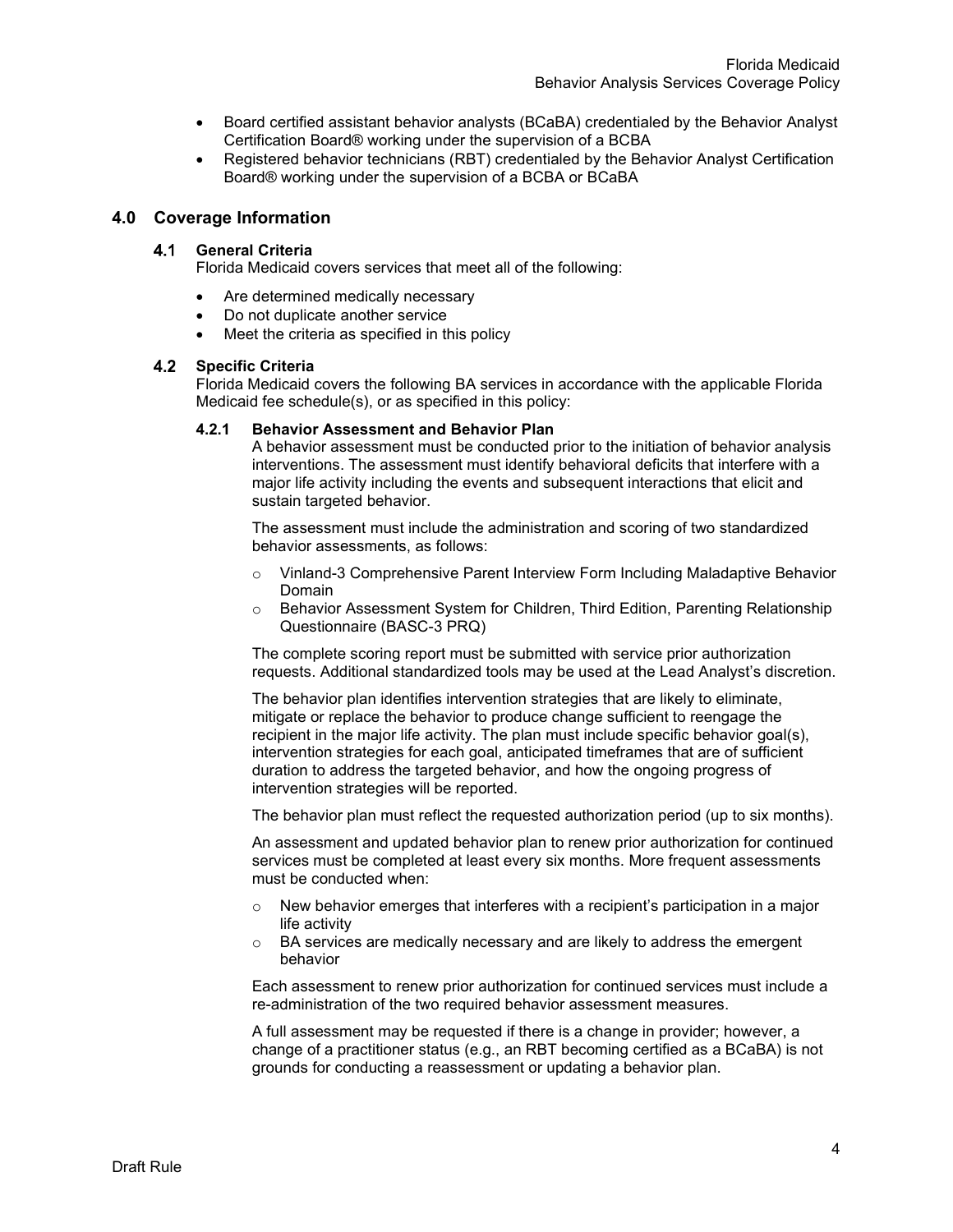# 4.2.2 Behavior Analysis Interventions

Florida Medicaid covers BA intervention services as indicated in the recipient's priorauthorized behavior plan. These services must be delivered to reduce maladaptive behaviors and assist the recipient reach the best possible functional level for that individual. The recipient's parent or guardian must participate in treatment. Services include:

- Adaptive behavior treatment by protocol behavior analysis services provided according to the authorized treatment protocol
	- o Services may be provided by Lead Analyst, BCaBA, or RBT
- Adaptive behavior treatment with protocol modification behavior analysis services provided with modifications to the authorized treatment protocol to address behavior and/or response changes or progress
	- o Services may be provided by Lead Analyst or BCaBA
- Group adaptive behavior treatment by protocol behavior analysis services provided in a group setting according to the authorized treatment protocol
	- o Maximum group size is six recipients
	- o Services may be provided by Lead Analyst, BCaBA, or RBT
- Group adaptive behavior treatment with protocol modification behavior analysis services provided in a group setting with modifications to the authorized treatment protocol to address behavior and/or response changes or progress
	- o Maximum group size is six recipients
	- o Services may be provided by Lead Analyst or BCaBA
- Family adaptive behavior treatment guidance parent / guardian training on the implementation of the behavior plan and intervention strategies
	- $\circ$  The recipient may or may not be present depending upon clinical appropriateness
	- o Services may be provided by Lead Analyst or BCaBA
	- $\circ$  The Lead Analyst may provide up to two hours per week via telemedicine in accordance with Rule 59G-1.057, Florida Administrative Code (F.A.C.)

#### 4.2.3 Supervision

Florida Medicaid covers supervision by Lead Analysts and BCaBAs for supervision of an RBT or BCaBA (i.e., the supervisee) in accordance with the supervision plan specified in the approved behavior plan, as follows:

- The supervisor and supervision must meet certification board requirements
- The child, supervisor, and supervisee must all be present during the individual visit
- The supervisor must observe, evaluate, and direct the supervisee during the visit

# 4.2.4 Discharge

Recipients receiving Florida Medicaid BA services must meet one or more of the following to be discharged from services:

- The recipient is no longer eligible for BA services as outlined in the Florida Medicaid Behavior Analysis Services Coverage Policy, incorporated by reference in Rule 59G-4.125, F.A.C.
- The recipient no longer meets medical necessity criteria as defined in Rule 59G-1.010, F.A.C.
- The recipient no longer engages in maladaptive behaviors.
- Maladaptive behaviors no longer interfere with the recipient's daily functioning.
- The data provided demonstrates that the frequency and severity of maladaptive behavior(s) has declined to the point that the maladaptive behavior(s) no longer pose a barrier to the recipient's ability to function in their environment.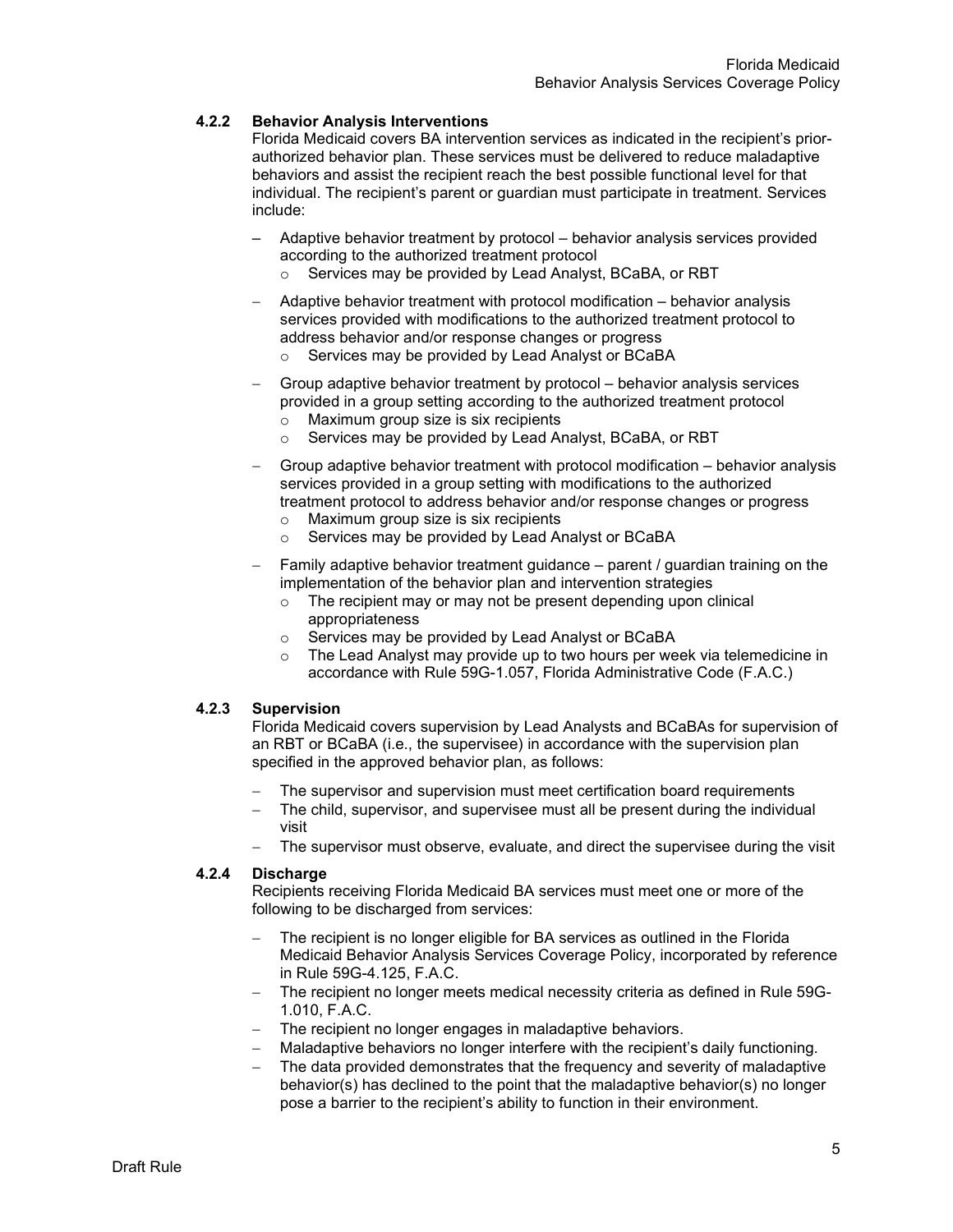- The level of functional impairment as expressed through behaviors no longer justifies continued BA services.
- $-$  Parent or guardian withdraws consent for treatment.

# Early and Periodic Screening, Diagnosis, and Treatment

As required by federal law, Florida Medicaid provides services to eligible recipients under the age of 21 years, if such services are medically necessary to correct or ameliorate a defect, a condition, or a physical or mental illness. Included are diagnostic services, treatment, equipment, supplies, and other measures described in section 1905(a) of the Social Security Act, codified in Title 42 of the United States Code 1396d(a). As such, services for recipients under the age of 21 years exceeding the coverage described within this policy or the associated fee schedule may be approved, if medically necessary. For more information, please refer to Florida Medicaid's Authorization Requirements Policy.

# 5.0 Exclusion

# 5.1 General Non-Covered Criteria

Services related to this policy are not covered when any of the following apply:

- The service does not meet the medical necessity criteria listed in section 1.0
- The recipient does not meet the eligibility requirements listed in section 2.0
- The service unnecessarily duplicates another provider's service

# 5.2 Specific Non-Covered Criteria

Florida Medicaid does not cover the following as part of this service benefit:

- Any procedure or physical crisis management technique that involves the use of seclusion or manual, mechanical, or chemical restraint utilized to control behaviors
- BA services provided at an autism specialty school
- BA services provided at recreational, leisure, or educational camps
- BA services provided during extra-circular activities for the purpose of participation in the activities
- Caregiver or childcare services
- Psychological testing, neuropsychology, psychotherapy, cognitive therapy, sex therapy, psychoanalysis, hypnotherapy, or long-term counseling
- Services funded under section 110 of the Rehabilitation Act of 1973
- Services not listed on the fee schedule
- Services on the same day as behavioral health overlay services
- Services on the same day as therapeutic behavioral on-site services
- Services on the same day as therapeutic group care services
- Services provided simultaneously by more than one BA provider, unless determined to be medically necessary, prior authorized, and indicated in the approved behavior plan

# 6.0 Documentation

#### 6.1 General Criteria

For information on general documentation requirements, please refer to Florida Medicaid's Recordkeeping and Documentation Requirements Policy.

#### 6.2 Specific Criteria

Providers must maintain the following documentation in the recipient's file:

#### 6.2.1 Referral Information

Original referral documentation must be maintained in the recipient's medical record, including:

Written physician's referral for BA services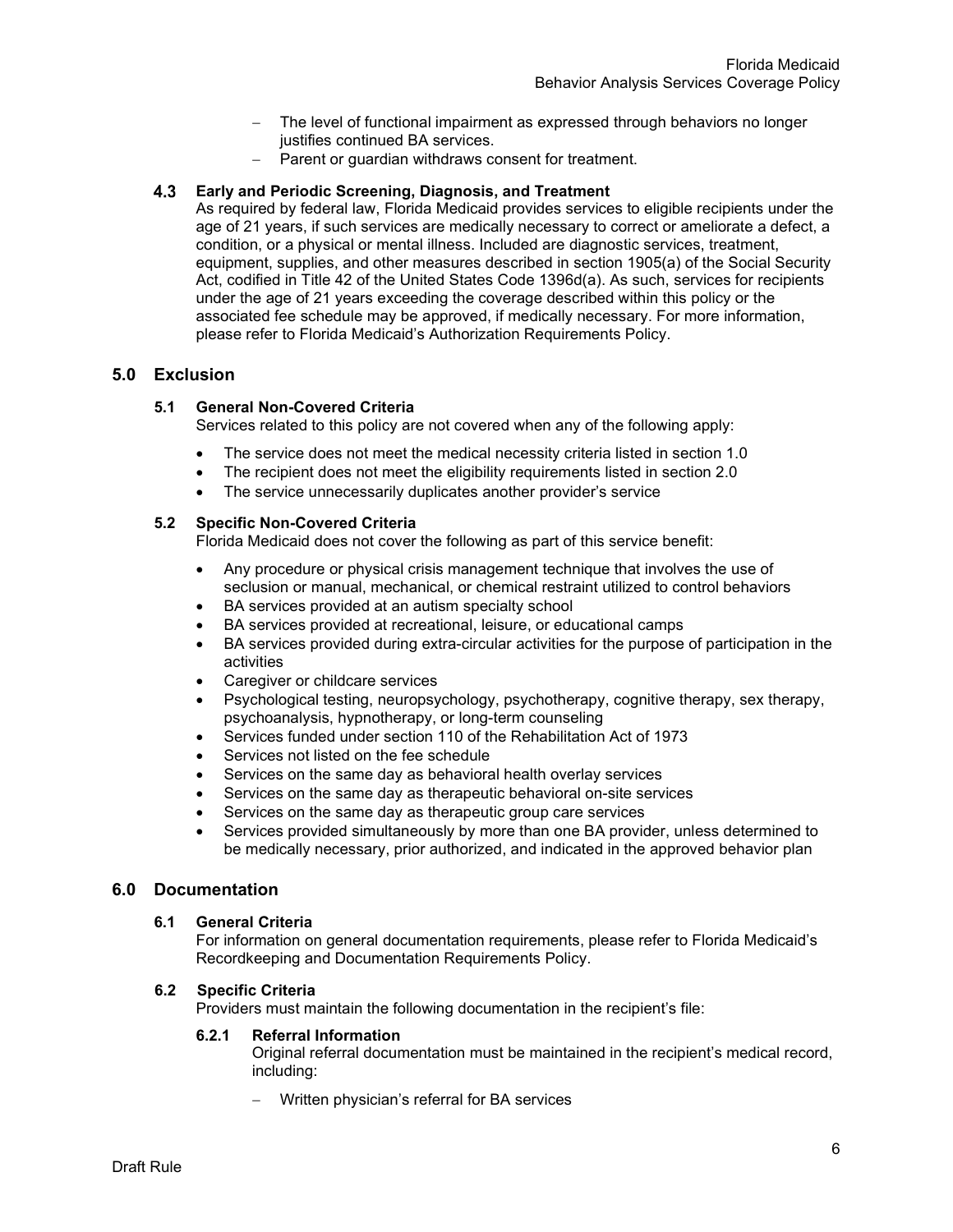– The Comprehensive Diagnostic Evaluation and other documentation of relevant diagnosis(es) prepared by a qualified medical professional according to professional practice standards

# 6.2.2 Behavior Assessment and Behavior Plan

The behavior assessment and behavior plan must be signed by the Lead Analyst and the recipient's parent or guardian. Each behavior assessment and behavior plan must include:

- Patient information
- Reason for referral
- Thorough medical history, including medications prescribed to ameliorate behaviors
- Clinical interview
- Review of recent assessments/reports (file review)
- Assessment procedures and results
- Behavior plan
	- o Treatment setting(s)
	- o Proposed treatment targets, goals, and objectives related to medically necessary behavioral interventions
	- o For each:
		- **•** Definition in observable, measurable terms
		- **Direct observation and measurement procedures**
		- **Current level (baseline)**
		- Behavior reduction or acquisition procedures
		- Condition(s) under which behavior is to be demonstrated and mastery criteria
		- **Date of introduction**
		- **Estimated date of mastery**
		- Plan for generalization
		- Timely reporting of progress, including statements as to whether goal or objective is met; not met; or, modified (with explanation)
- Parent/guardian training
	- o Proposed targets, goals, and objectives (as above)
	- o Training procedures
	- o Date of introduction
	- o Estimated date of mastery
- Number of hours or units requested
	- o Direct services to patient
	- o Parent/caregiver training
	- o For each:
		- Medical necessity for hours/units requested
		- Billing codes (CPT, HCPCS) and modifiers if applicable
- Supervision plan, including name(s) of authorized supervisor(s)
- Care coordination with parents/caregivers, schools, state disability programs, and others as applicable
- Transition (fading) plan
- Crisis management plan
- Discharge plan

### 6.2.3 Assessment and Behavior Plan for Reauthorization and Continuation of Services

In addition to the documentation requirements indicated in 6.2.2, subsequent assessments and behavior plans for reauthorization and continuation of services must include: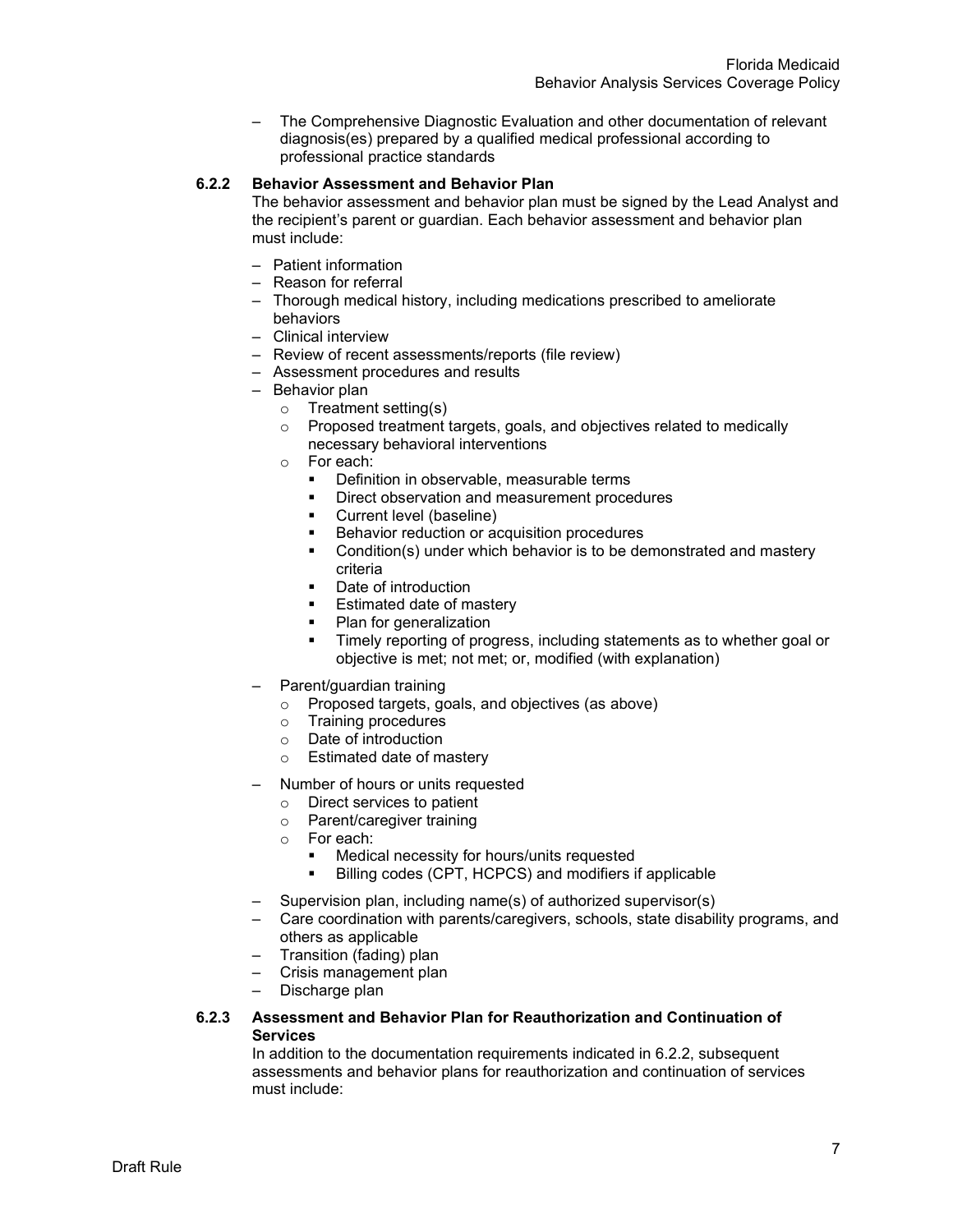- Data reflecting progress of all behaviors targeted for improvement. Each behavior under treatment must have its own data table and corresponding graph.
- A narrative discussion of progress and a statement of justification for continuation of care at the intensity level requested.

If significant clinical progress is not made over the course of an authorization period, the provider must explain why clinically significant progress was not made and treatment changes to promote progress.

# 6.2.4 Session Notes

Session notes must be signed and dated by the rendering practitioner and parent/guardian. Session notes must include:

- Date, time, and duration of services
- Maladaptive behaviors observed during the session
- The replacement/compensatory skills targeted during the session
- Description of the recipient's response to the treatment interventions
- Protocol modification, changes to goals/objectives, and/or therapist directions provided during the session, if included
- Explanation if recipient's parent or guardian is not present during BA service delivery
- Participants, including observers, teachers, parents, or other health care providers if present

Providers must maintain confidentiality of other recipients receiving services in a group setting.

# 7.0 Authorization

# 7.1 General Criteria

The authorization information described below is applicable to the fee-for-service delivery system. For more information on general authorization requirements, please refer to Florida Medicaid's Authorization Requirements Policy.

#### 7.2 Specific Criteria

Providers must obtain authorization from the quality improvement organization (QIO) prior to the initiation of BA services and at least every 180 days thereafter.

Providers must request a new authorization if clinical conditions require a new assessment as described in Section 4.2.1.

Authorization requests for services to be delivered in a school must include the recipient's Individualized Education Plan (IEP).

Authorization requests must include assessment findings, including outcome measure scores. The complete scoring report must be submitted to the QIO as part of the request for initial treatment and in all continuation of care behavior plan.

Authorization requests for service continuation must include data about parental guardian participation in services.

# 8.0 Reimbursement

# 8.1 General Criteria

The reimbursement information below is applicable to the fee-for-service delivery system.

#### 8.2 Claim Type

Professional (837P/CMS-1500)